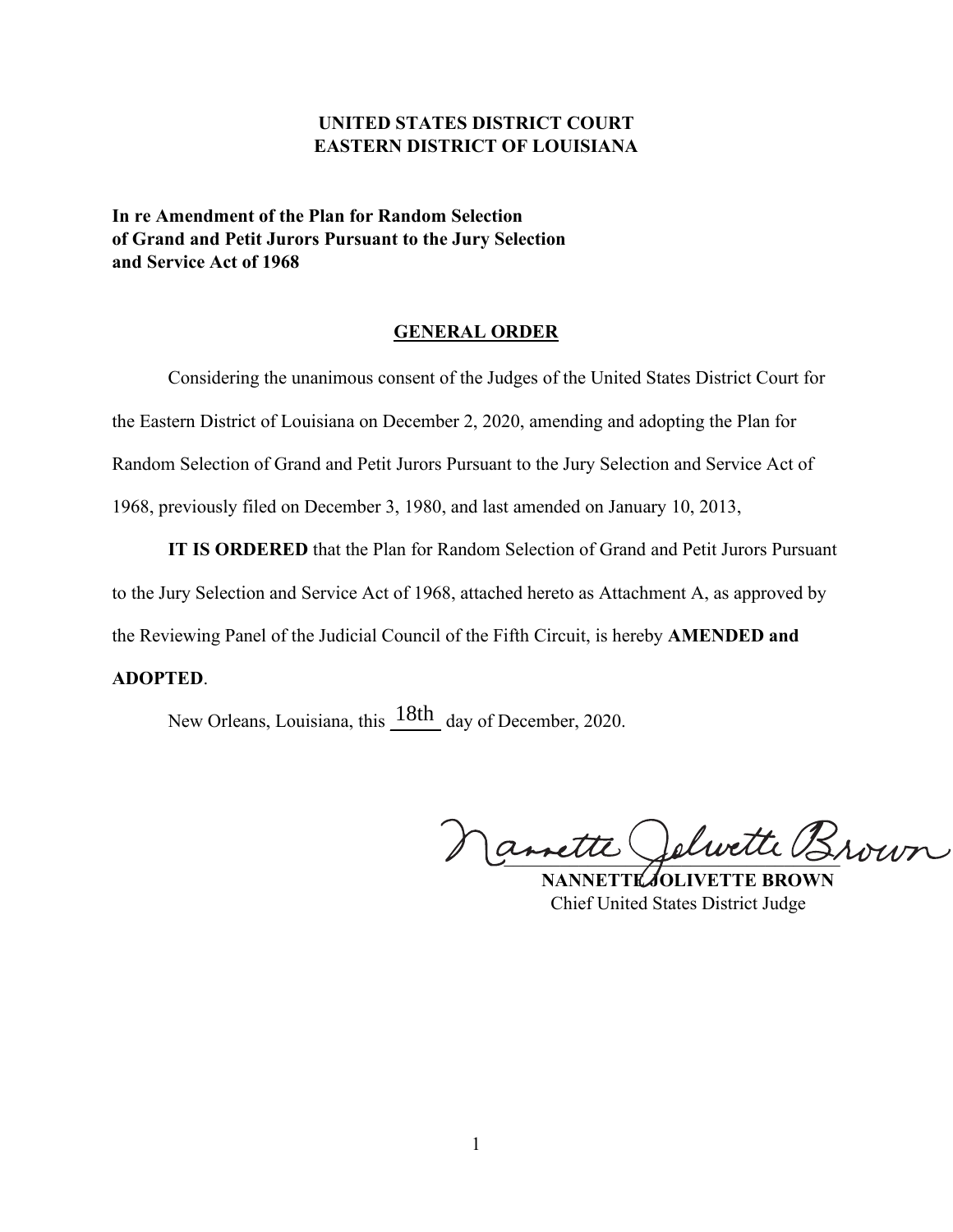## **THE JUDICIAL COUNCIL OF THE FIFTH CIRCUIT**

## *REVIEWING PANEL --- JURY SELECTION PLAN*

 The Eastern District of Louisiana adopted amendments to its Jury Selection Plan. The amended Plan, having been reviewed by the Reviewing Panel of this Circuit, is approved.

 Entered for the Reviewing Panel at New Orleans, Louisiana, this 18th day of December 2020.

 $\mathcal{L} = \{ \mathcal{L} \mid \mathcal{L} \in \mathcal{L} \}$ Teedy  $\mu'$ 

 Theodore P. Cominos Secretary to the Judicial Council of the Fifth Circuit

The following judges comprised and acted as the Reviewing Panel:

(a) The Judicial Council of the Fifth Circuit:

 Priscilla R. Owen Jennifer Walker Elrod Edith H. Jones Jerry E. Smith Gregg J. Costa Don R. Willett James C. Ho Stuart Kyle Duncan Kurt D. Engelhardt Andrew S. Oldham Carl J. Barbier John W. deGravelles Elizabeth E. Foote Michael P. Mills Carlton W. Reeves Ed Kinkeade Lee H. Rosenthal Rodney Gilstrap Philip R. Martinez

(b) United States District Judge:

 $\overline{y}$  . The same of  $\overline{y}$  and  $\overline{y}$  and  $\overline{y}$  and  $\overline{y}$  and  $\overline{y}$  and  $\overline{y}$  and  $\overline{y}$  and  $\overline{y}$  and  $\overline{y}$  and  $\overline{y}$  and  $\overline{y}$  and  $\overline{y}$  and  $\overline{y}$  and  $\overline{y}$  and  $\overline{y}$  and  $\over$ 

 Nannette Jolivette Brown Chief United States District Judge Eastern District of Louisiana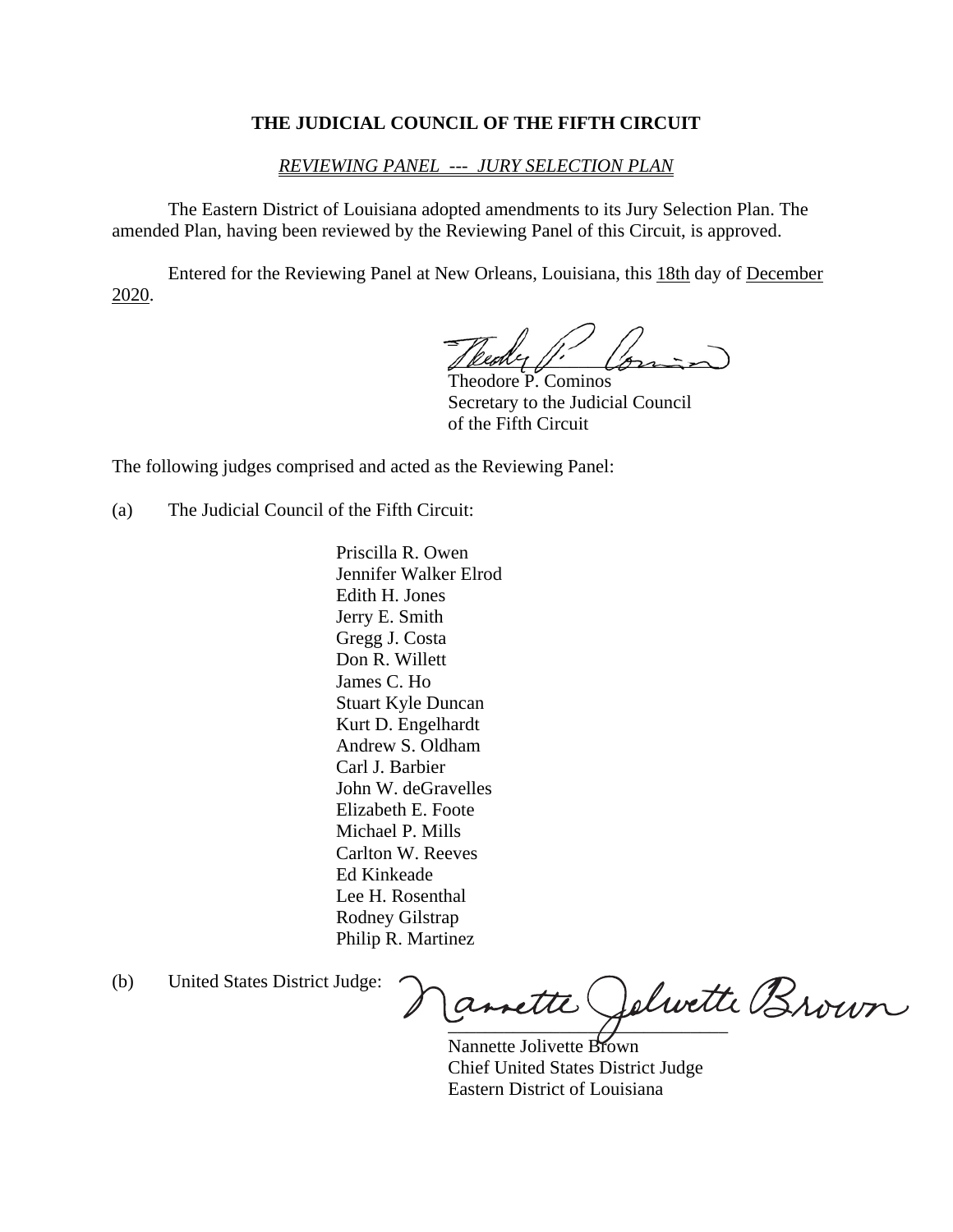## UNITED STATES DISTRICT COURT EASTERN DISTRICT OFLOUISIANA

## PLAN FOR RANDOM SELECTION OF GRAND AND PETIT JURORS PURSUANT TO THE JURY SELECTION AND SERVICE ACT OF 1968

Pursuant to the Jury Selection and Service Act of 1968, Title 28 United States Code, Section 1861 et. seq., as amended, the plan heretofore adopted by this Court for the random selection of grand and petit jurors filed on December 3, 1980, last amended on January 10, 2013, is hereby revoked and rescinded and the following plan is hereby adopted by this Court, subject to approval by the Reviewing Panel of the United States Court of Appeals for the Fifth Circuit, and to such rules and regulations as may be adopted from time to time by the Judicial Conference of the United States.

## APPLICABILITY OF PLAN

This plan is applicable to the Eastern District of Louisiana which comprises thirteen (13) parishes, to which twelve (12) judgeships are authorized and regularly assigned.

### **POLICY**

It is the policy of the United States and of this Court that all litigants in Federal Courts entitled to trial by jury shall have the right to grand and petit juries selected at random from a fair cross-section of the community in the District wherein the Court convenes. It is further the policy of the United States and of this Court that all citizens shall have the opportunity to be considered for service on grand and petit juries in the District Courts of the United States and shall have an obligation to serve as jurors when summoned for that purpose.

### DISCRIMINATION PROHIBITED

No citizen shall be excluded from service as a grand or petit juror in the District Courts of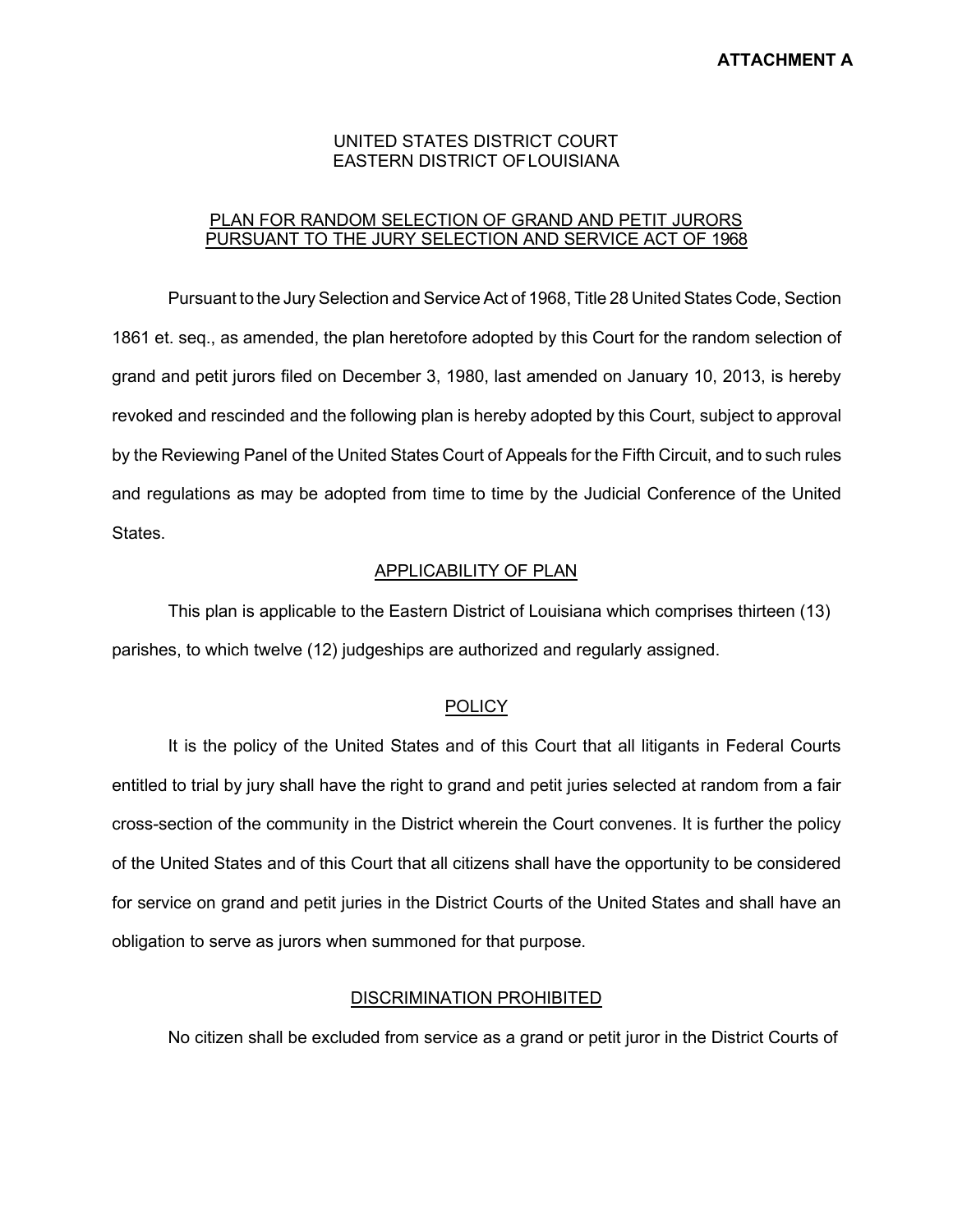the United States on account of race, color, religion, sex, national origin, or economic status.

### MANAGEMENT AND SUPERVISION OF JURY SELECTION PROCESS

The Clerk, under the supervision of the Chief Judge, is charged with the overall supervision of this plan, provided, however that the Chief Judge may, from time to time, by order duly filed in the Clerk's Office, designate a specific Judge who is assigned to supervise the day-to-day operation of this plan. The words "Chief Judge" wherever used in this plan shall mean the Chief Judge of this District, or in the event of his or her absence, disability, or inability to act, the active District Judge who is present in the District and has been in service the greatest length of time. The word "Court" as used herein, unless otherwise specifically indicated, shall mean the Chief Judge of this District or such other District Judge as the Chief Judge has, by order, in accordance with this plan, designated to supervise the operation of this plan.

The Judges of this Court find that electronic data processing methods can be advantageously used to assist in performing clerical work connected with juror selection. Accordingly, a properly programmed electronic data processing system or a combination system employing both electronic and manual methods may, at the Clerk's option and after consultation with the Chief Judge, be used to select names from the master and qualified wheels as directed by this plan, to select names of persons to be sent questionnaires, to select names of persons to be summoned, and to perform other data-processing, clerical and record-keeping functions as needed by the Court to administer the provisions of this plan.

Non-court personnel are authorized to assist the Clerk with electronic data processing and other clerical functions to comply with the random selection of prospective jurors. The Clerk, with the approval of the Chief Judge, is authorized to effect any changes in the data processing system including, but not limited to, hardware, software, forms, mailing procedures, etc., which will improve or provide a more efficient data processing and mailing system. However, any such changes shall continue to ensure that potential jurors are randomly selected from a representative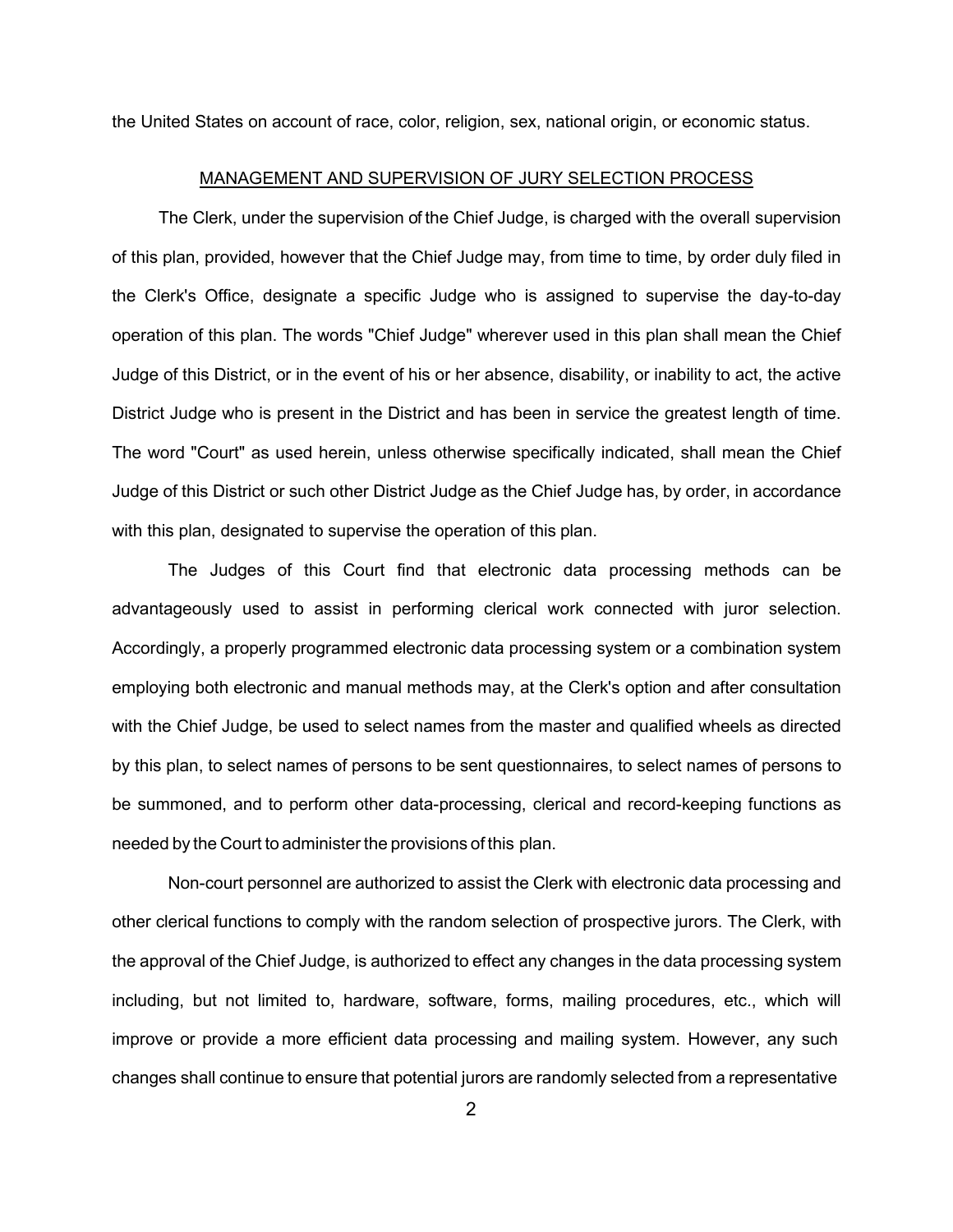cross-section of the community and that no citizen is excluded on the basis of race, color, religion, sex, national origin, or economic status in compliance with the objectives and requirements of this plan.

To ensure proper supervision and management over the automated and clerical aspects of jury selection performed by non-court personnel, the operator of the automated and/or clerical system shall comply with the instructions for random selection of grand and petit jurors contained in this plan and with such additional instructions provided by the Court. The automated and/or clerical system operator shall certify that the work has been completed in accordance with this plan and the Court's instructions.

## RANDOM SELECTION FROM SOURCE LISTS

The primary source from which the names of petit and grand jurors will be selected at random is voter registration lists, including any and all federal registrars' lists, from all parishes that comprise the Eastern District of Louisiana. Voter registration lists, including any and all federal registrars' lists, represent a fair cross-section of the community in the Eastern District of Louisiana. While such lists represent a fair cross-section of the community in this district, to foster the statutory policy of 28 U.S.C. §§ 1861 and 1862, voter registration lists may be supplemented with lists of licensed drivers from all parishes within the Eastern District of Louisiana using an automated system that will eliminate, as reasonably as possible, any name duplications. The Court will follow procedures to ensure that only licensed drivers who are U.S. citizens are included in the pool of jurors qualified to be summoned for jury service. The list or lists used to select names for the master jury wheel will hereafter be referred to as the "source list."

## AUTOMATED RANDOM SELECTION PROCEDURE

A master jury wheel and a qualified jury wheel shall be maintained for this district. The names of prospective jurors to be placed in these wheels shall be randomly selected as hereinafter provided.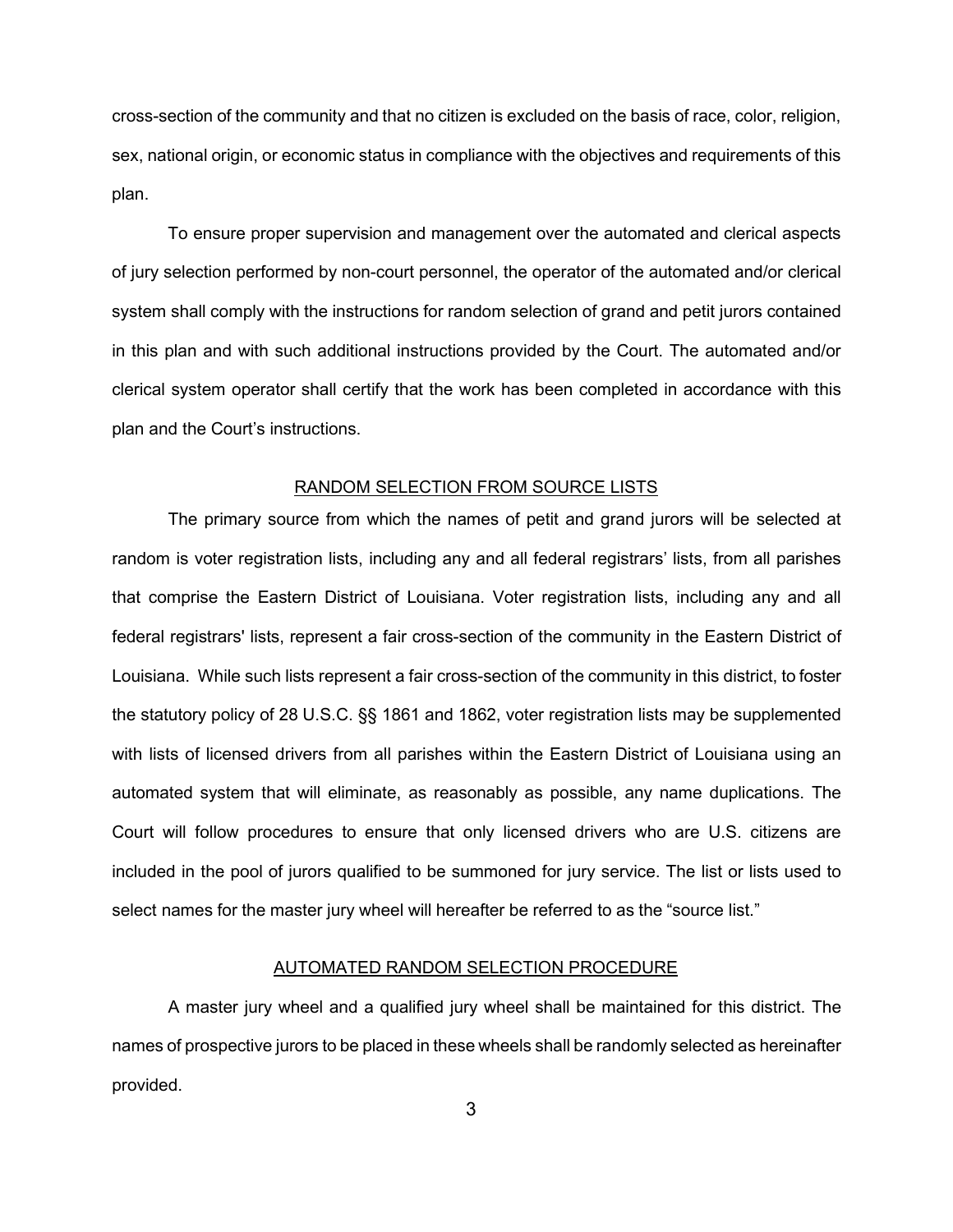This plan's reference to random selection from a source list shall mean that only the first selected name shall be chosen by a purely random method and that each subsequent name for the drawing may be systematically taken at regular intervals throughout the entire source list. Random selection from a source list, whenever required under this plan, shall be in accordance with the method and manner as follows:

Determining a "quotient." The Clerk, who may be assisted by non-court personnel using data processing methods, shall make the randomized selection by taking the total number of names on the source list and dividing that number by the minimum number of names to be selected, then rounding up to the next whole number and the number obtained will be the "quotient".

Determining a "Starting Number." After determining the "quotient", the Clerk, who may be assisted by non-court personnel using data processing methods, shall establish a "starting number". This number will locate on the source list the first name to be selected. The starting number will be drawn in a purely random fashion. The numbers used for this drawing should begin with the number one and end with the same number as the number of names on the source list.

#### SELECTING THE NAMES BY MANUAL METHODS

In the event that the selection of names is required to be performed by manual methods, the selection will be made in such manner as may be approved by the Court and in compliance with the Jury Service and Selection Act's procedures for random selection summarized in 28 U.S.C. § 1863(b).

## MASTER JURY WHEEL

The Clerk shall maintain a master jury wheel into which the names and addresses of all persons randomly selected from the source lists shall be placed. The minimum number of names to be placed in the master jury wheel shall be in such a total number as may be deemed sufficient for at least a two (2) year period, but in no event less than  $\frac{1}{2}$  of 1% of the total number of names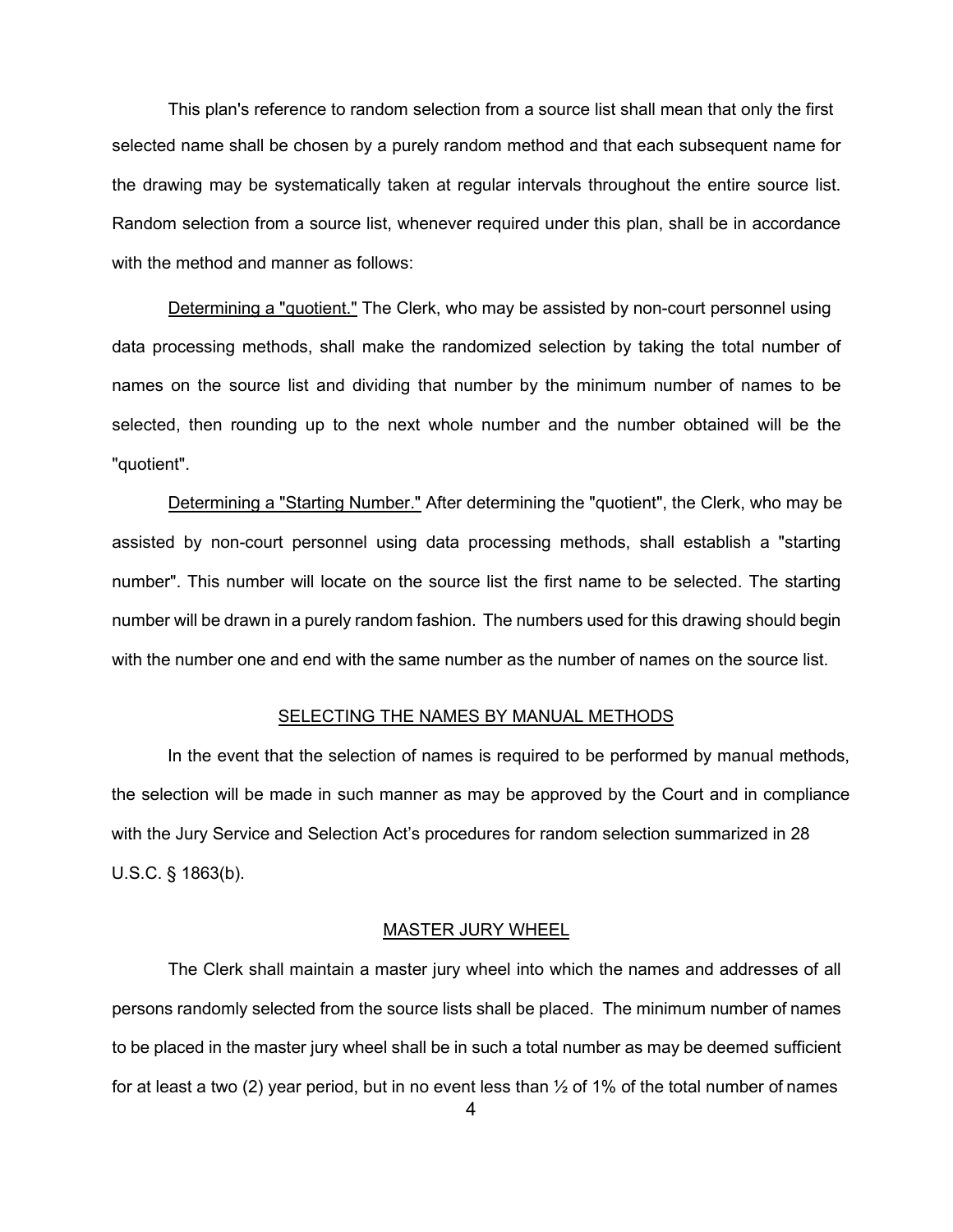on all parish voter registration lists.

The number of names drawn from each parish shall be substantially in the same proportion to the total number drawn from all parishes within the District as the number of names on that parish's source list bears to the total number of names on the source lists for all parishes within the District.

The Chief Judge or the District Judge designated by the Chief Judge to supervise the operation of this plan may order additional names to be placed in the master wheel from time to time, as necessary and in accordance with the formula herein above described. The master jury wheel shall be emptied and refilled every two (2) years between the date of the November general election and the following September 1.

### DRAWING OF NAMES FROM MASTER JURY WHEEL

Names shall be drawn from the masterjury wheel and qualification forms mailed, processed, etc., as follows, noting that in performing the Clerk's functions, the Clerk may be assisted by noncourt personnel: From time to time, as directed by the Chief Judge or by the Judge designated by order of the Chief Judge to supervise the operation of this plan, the Clerk, a Deputy Clerk, or a District Judge, after reasonable public notice, shall draw or cause to be drawn at random from the master jury wheel the names of as many persons as may be required for jury service. The Clerk shall prepare an alphabetical list of the names drawn, which list shall be disclosed only in accordance with this plan or the statute. The Clerk shall, by manual, computer, or electronic means, make available to every person whose name is drawn from a master wheel, a juror qualification form accompanied by instructions to fill out and return the form, duly signed and sworn, to the Clerk by mail or through the Court's internet website within ten days. If the person is unable to fill out the form, another shall do it for the person and shall indicate that the person completing the form has done so and the reason therefor. In any case in which it appears that there is an omission, ambiguity, or error in the form, the Clerk shall make further inquiry of the person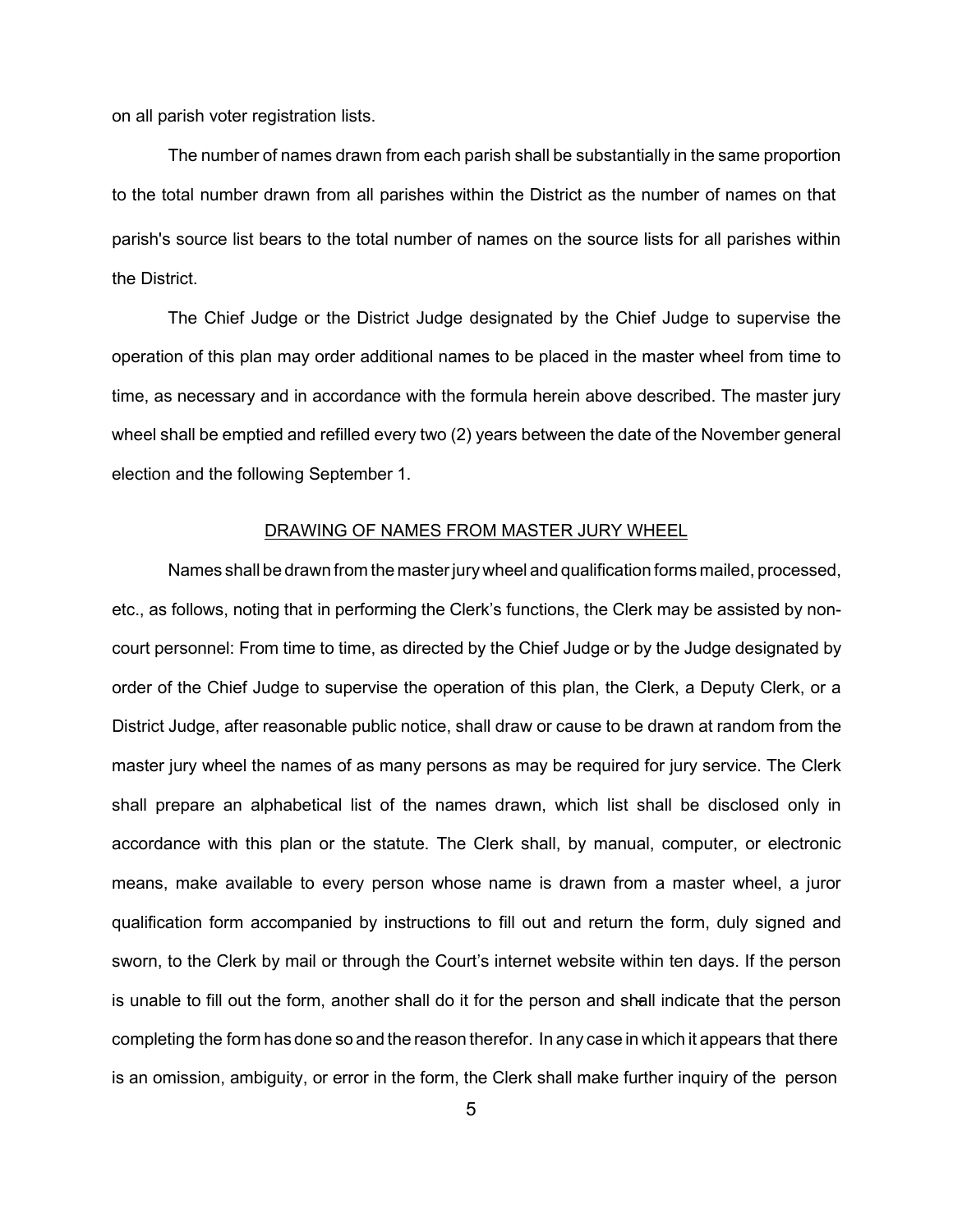to resolve the omission, ambiguity, or error in the form, instructing the person to respond to the Clerk within ten days. Any person who fails to return a completed juror qualification form as instructed or to respond to the Clerk's inquiry sufficiently to complete the form satisfactorily may be summoned by the Clerk forthwith to appear before the Clerk to fill out a juror qualification form. A person summoned to appear because of failure to complete a juror qualification form as instructed who personally appears and executes a juror qualification form before the Clerk may, at the discretion of the District Court, except where his prior failure to execute and return such form was willful, be entitled to receive for such appearance the same fees and travel allowances paid to jurors under Section 1871 of Title 28 U.S. Code. At the time of his appearance for jury service, any person may be required to fill out another juror qualification form in the presence of the Clerk or the Court, at which time, in such cases as it appears warranted, the person may be questioned, but only with regard to his responses to questions contained on the form. Any information thus acquired by the Clerk may be noted on the juror qualification form and transmitted to the Chief Judge or such other District Court Judge as has been designated by order of the Chief Judge to supervise this plan.

### EXCUSES ON INDIVIDUAL REQUESTS

This Court, by unanimous agreement of all of its judges, and in accordance with applicable statutes, hereby finds that jury service by members of the following occupational classes or groups of persons would entail undue hardship or extreme inconvenience to the members thereof, and the excuse of such members will not be inconsistent with the objects and purposes of the Act, and shall be granted upon individual request:

(1) Persons whose services are so essential to the operation of a business, commercial, or agricultural enterprise that this enterprise must close if such person were required to perform jury duty;

(2) Persons having active care and custody of a child or children under 10 years of age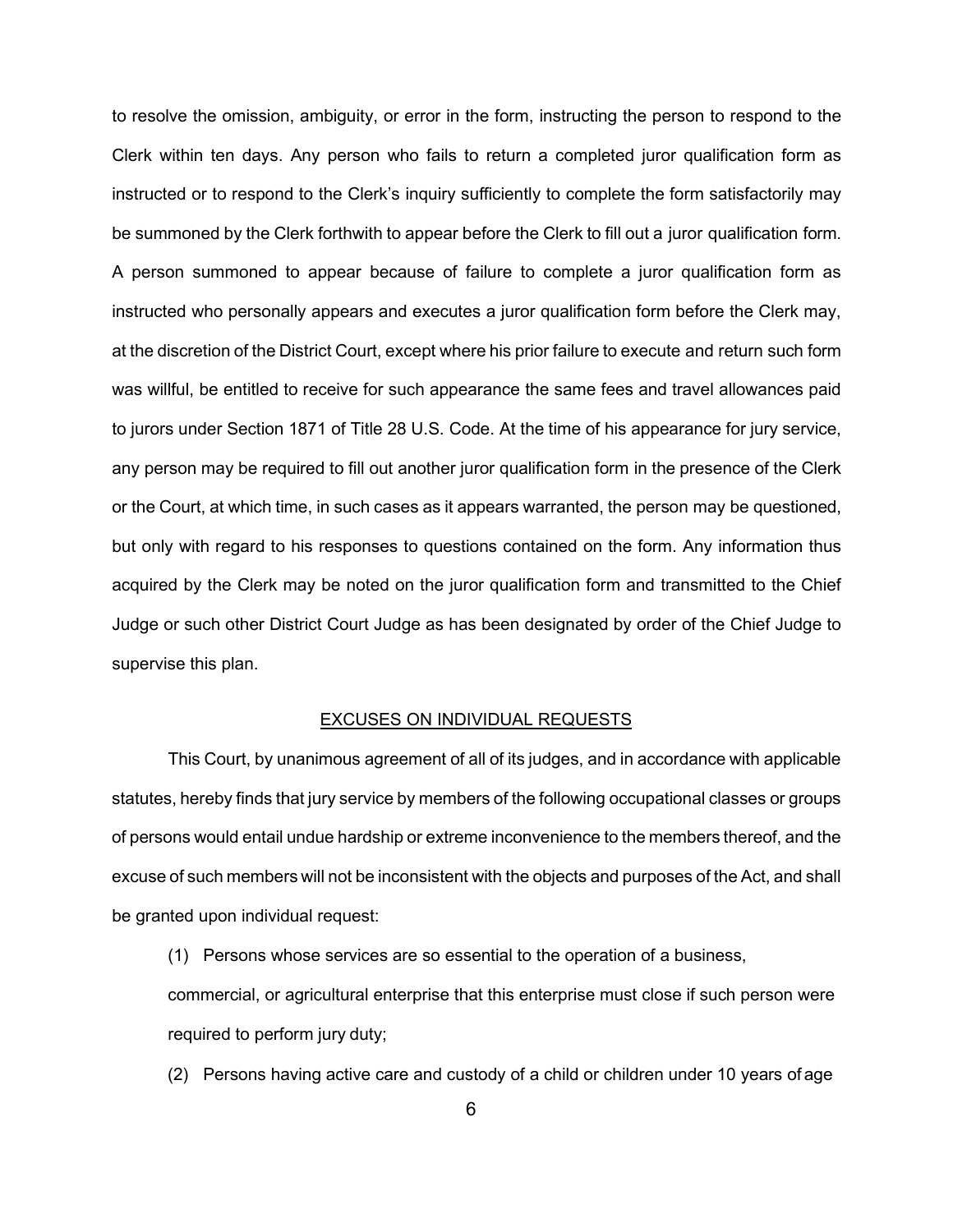whose health and/or safety would be jeopardized by their absence for jury service; or a person who is essential to the care of aged or infirmpersons;

(3) Full -time students;

(4) All persons over seventy years of age at the time of executing the juror qualification form;

(5) Volunteer safety personnel who serve without compensation as firefighters or members of a rescue squad or ambulance crew for a "public agency." "Public agency" for this purpose means the Government of the United States, the State, or any unit of local government, department, or instrumentality of any of the foregoing;or

(6) Persons who have, within the past two years, served on a federal grand or petit jury panel.

### EXEMPTIONS FROM JURY SERVICE

This Court, by unanimous agreement of all of its judges, and in accordance with 28 U.S.C. § 1863 (b) (6), and the Judicial Conference-approved juror qualification form, finds that the exemption of the following groups or occupational classes is in the public interest and would not be inconsistent with the Act, and, accordingly, members of such group, when employed in such capacity on a full-time basis, are exempt from jury service:

(1) Members in active service in the Armed Forces of the United States;

(2) Members of the fire or police departments of any State, the District of Columbia, any territory or possession of the United States, or any subdivision of a State, the District of Columbia, or such territory or possession; or

(3) Public officers in the executive, legislative, or judicial branches of the Government of the United States, or the State, or any subdivision thereof, who are actively engaged in the performance of official duties. Public Officials as used herein shall mean aperson who is either elected to public office or who is directly appointed by a person elected to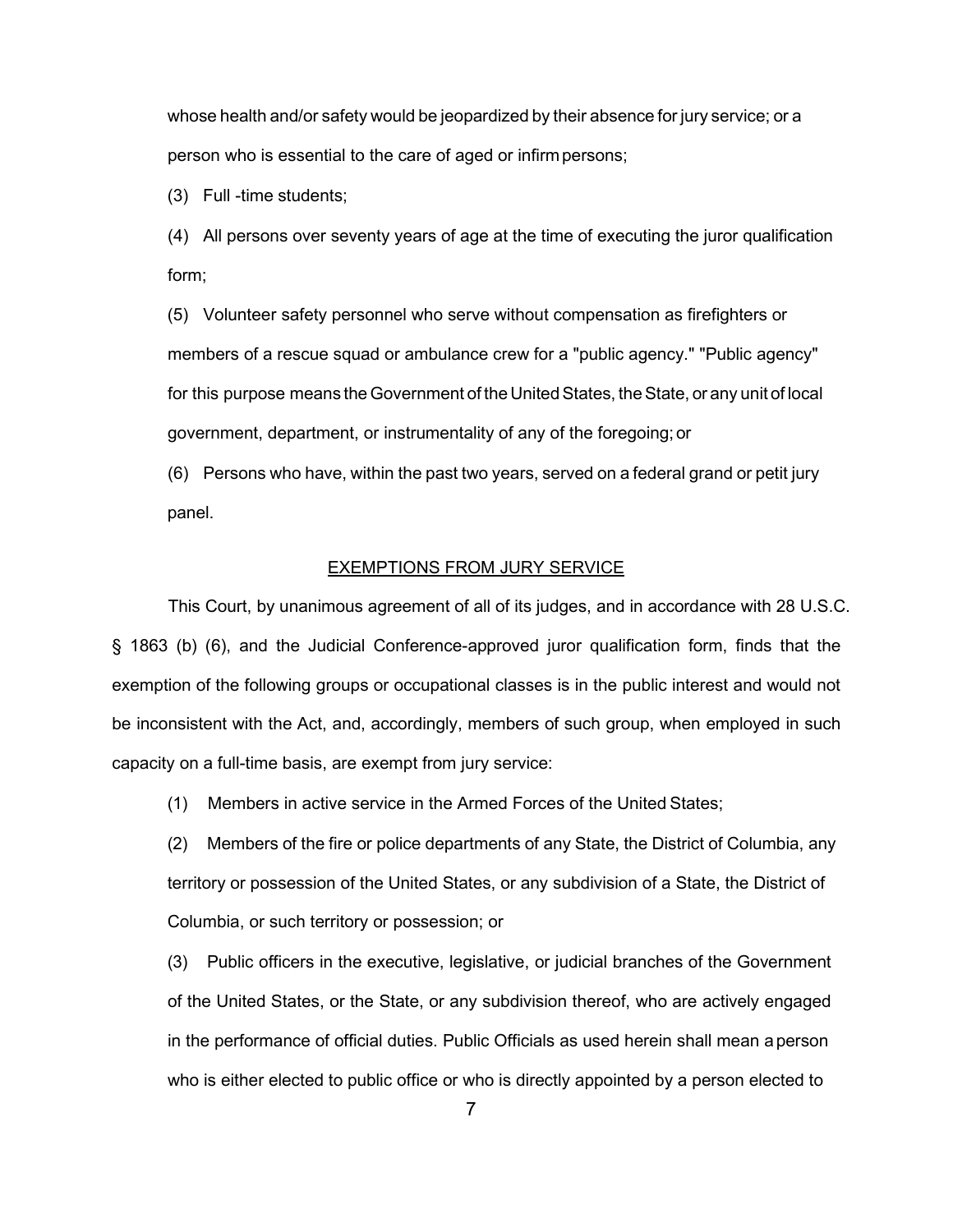public office.

### DETERMINATION OF QUALIFICATIONS

The Judges of this Court deem any person qualified to serve on grand and petit juries in the District Court unless the person:

- (1) Is not a citizen of the United States at least eighteen years old who has resided for a period of at least one year within the judicial district;
- (2) Is unable to read, write, and understand the English language;
- (3) Is unable to speak the English language;
- (4) Is incapable, by reason of mental or physical infirmity, to render satisfactory jury service; or

(5) Has a charge pending against the person for the commission of, or has been convicted in a State or Federal Court of record of, a crime punishable by imprisonment for more than one year and the person's civil rights have not beenrestored.

### QUALIFIED JURY WHEEL

The Clerk shall maintain a qualified jury wheel or box, into which shall be placed the names of at least 300 persons drawn from the master jury wheel who are determined to be qualified as jurors and not exempt or excused under this plan. The qualified jury wheel shall be emptied and refilled every two (2) years between the date of the November general election and the following October 1. Names shall be drawn from said wheel and summonses issued and served, and proceedings had, as follows:

From time to time the Clerk shall draw or cause to be drawn at random from the qualified jury wheel such number of names of persons as may be required for assignment to grand and petit jury panels.

Grand jurors shall be summoned for the first day of the session and petit jurors shall be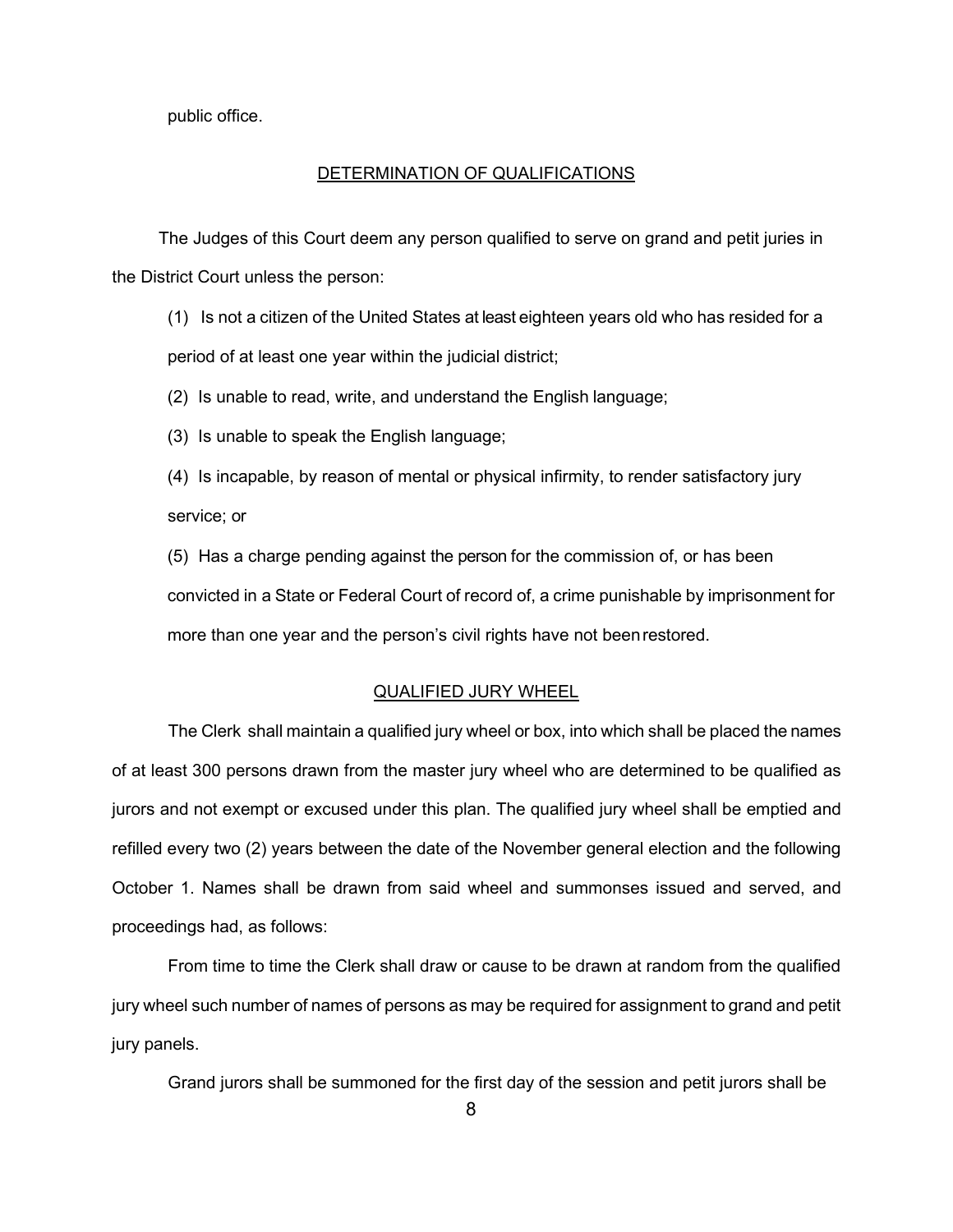summoned as directed by the court. Service of the summons shall be by mail or electronic means. Alternatively, when personal service is needed, the summons shall be delivered by the Clerk or his deputy to the United States Marshal, who shall make the service.

## PUBLIC ANNOUNCEMENT OF THE PLACE AND TIME OF AUTOMATED SELECTION OF NAMES BY COMPUTER CENTER

Random drawings of starting numbers and names of prospective jurors by automated selection methods shall be made by the Clerk, who, as previously noted, may be assisted by noncourt personnel, following procedures as provided in this plan. These procedures are posted for public review in the Clerk's Office and on the court's website.

The Office of the Clerk shall retain and, when requested, provide public access to the following documents:

(1) the Court's "Juror Selection Plan," including the plan's verbatim description of the method used in determining the "quotient" and "starting number", and the selection systems.

(2) a copy of the Court's order authorizing the Clerk to carry out automated name selection tasks for the Court.

## PROCEDURE IN EXCUSING AND ASSIGNING PERSONS TO GRAND AND/OR PETIT JURY PANELS

Persons who have been summoned for service as jurors may be excused from service as follows:

Except as provided in Section 1865 of Title 28 U.S. Code, or as provided in this plan, no person or class of persons shall be disqualified, excluded, excused, or exempt from service as jurors: PROVIDED, that any person summoned for jury service may be (1) Excused, by the Court or the Clerk as directed by the Court, upon a showing of undue hardship or extreme inconvenience, at the conclusion of which such persons may be summoned again for jury service under the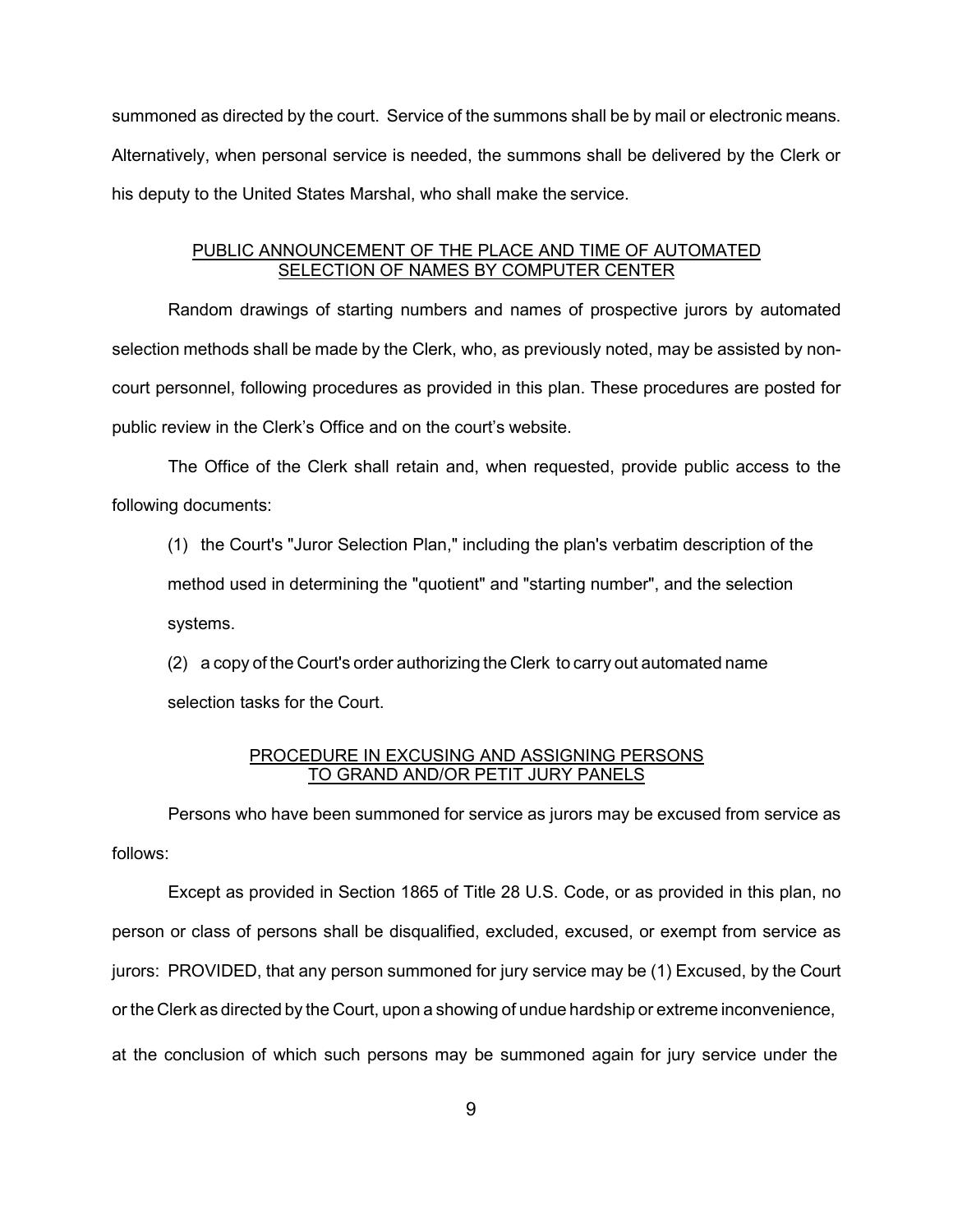preceding section of this plan, or (2) excluded by the Court on the ground that such person may be unable to render impartial jury service or that his service as a juror would be likely to disrupt the proceedings, or (3) excluded upon peremptory challenge as provided by law, or (4) excluded pursuant to the procedure specified by law upon a challenge by any party for good cause shown, or (5) excluded upon determination by the Court that his service as a juror would be likely to threaten the secrecy of the proceedings or otherwise adversely affect the integrity of jury deliberations. No person shall be excluded under clause (5) of this paragraph unless the Judge, in open court, determines that such is warranted, and that exclusion of the person would not be inconsistent with Sections 1861 and 1862 of Title 28 U.S. Code. The number of persons excluded under clause (5) shall not exceed one percent of the number of persons who returned executed juror qualification forms during the period specified in this plan, between two consecutive fillings of the master jury wheel. The names of persons excluded under clause (5), together with detailed explanations for the exclusions, shall be forwarded immediately to the Judicial Council of this Circuit. Any person excluded from a particular jury under clauses (2), (3), or (4) of this paragraph shall be eligible to sit on another jury if the basis for his initial exclusion would not be relevant to his ability to serve on such other jury.

Whenever a person is disqualified, excused, exempt, or excluded from jury service, the Clerk shall note in the space provided on the person's juror qualification form or by remarks or documentation stored in the person's electronic record, the specific reason therefor.

The names of those jurors, grand and petit, who have been excused for the session for which they have been summoned for undue hardship or extreme inconvenience reasons will be put back in the qualified jury wheel where they will be subject to subsequent randomselection.

Should there occur an unanticipated shortage of available petit jurors, a sufficient number of additional jurors shall be drawn at random by the Clerk from the qualified jury wheel and such persons whose names are so drawn shall be summoned for jury service.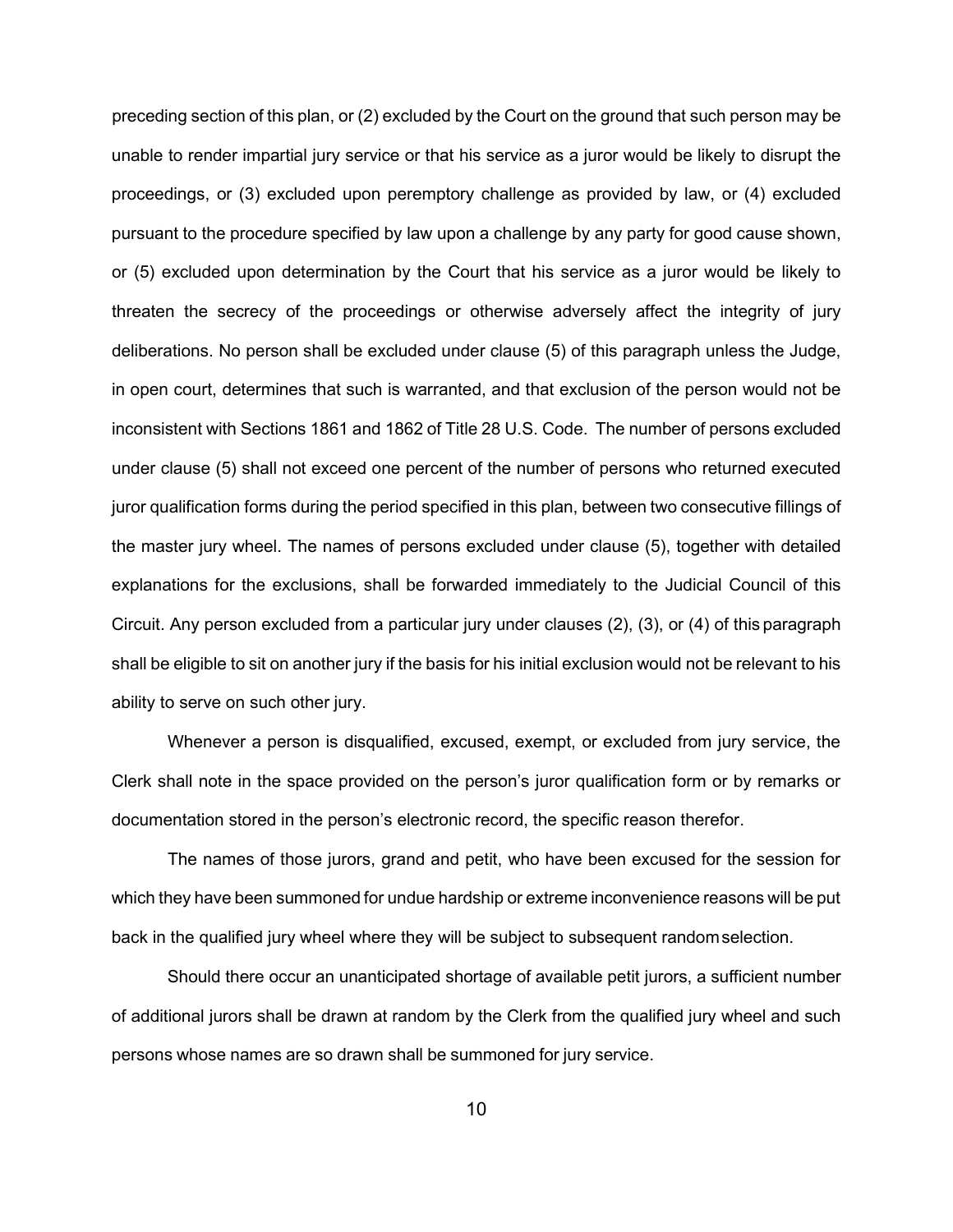Requests for excuse by petit jurors who have been called for a particular day will be referred by the Clerk to the judges in rotation, except when they have been assigned to a panel which is presided over by a specific Judge who will review their requests.

Proceedings for empaneling the grand jury shall be conducted in closed session. The Presiding Judge shall select by lot, from the persons appearing in answer to the summons, twentythree persons and any alternates as deemed necessary by the Court to constitute the grand jury for the ensuing session of the Court. From among these twenty-three persons, the Presiding Judge shall appoint a foreman and a deputy foreman. The grand jurors and alternates selected shall then be sworn and the Judge shall charge the grand jury as to its rights, powers, obligations and duties. The names of persons selected as grand jurors shall not be disclosed, except in accordance with this plan.

When there is an excess of jurors present for empaneling a grand jury and their presence is required for only one day, the Court shall, in its discretion, upon excusing the excess jurors, inform them that their names will be placed back in the qualified jury wheel, subject to subsequent random selection.

## DISCLOSURE OF RECORDS

Pursuant to 28 U.S.C. § 1867(f), the contents of records or papers used by the Clerk in connection with the jury selection process shall not be disclosed, except pursuant to district court plan or as authorized by the Chief Judge, or by the Judge designated by order of the Chief Judge to supervise the plan, or as necessary in the preparation or presentation of a motion under subsection (a), (b), or (c) of this section, until after the master jury wheel has been emptied and refilled pursuant to section 1863(b)(4) of this title and all persons selected to serve as jurors before the master wheel was emptied have completed such service. The parties in a case shall be allowed to inspect, reproduce, and copy such records or papers at all reasonable times during the preparation and pendency of such a motion. Any person who discloses the content of any record or paper in violation of this subsection may be fined not more than \$1,000 or imprisoned not more